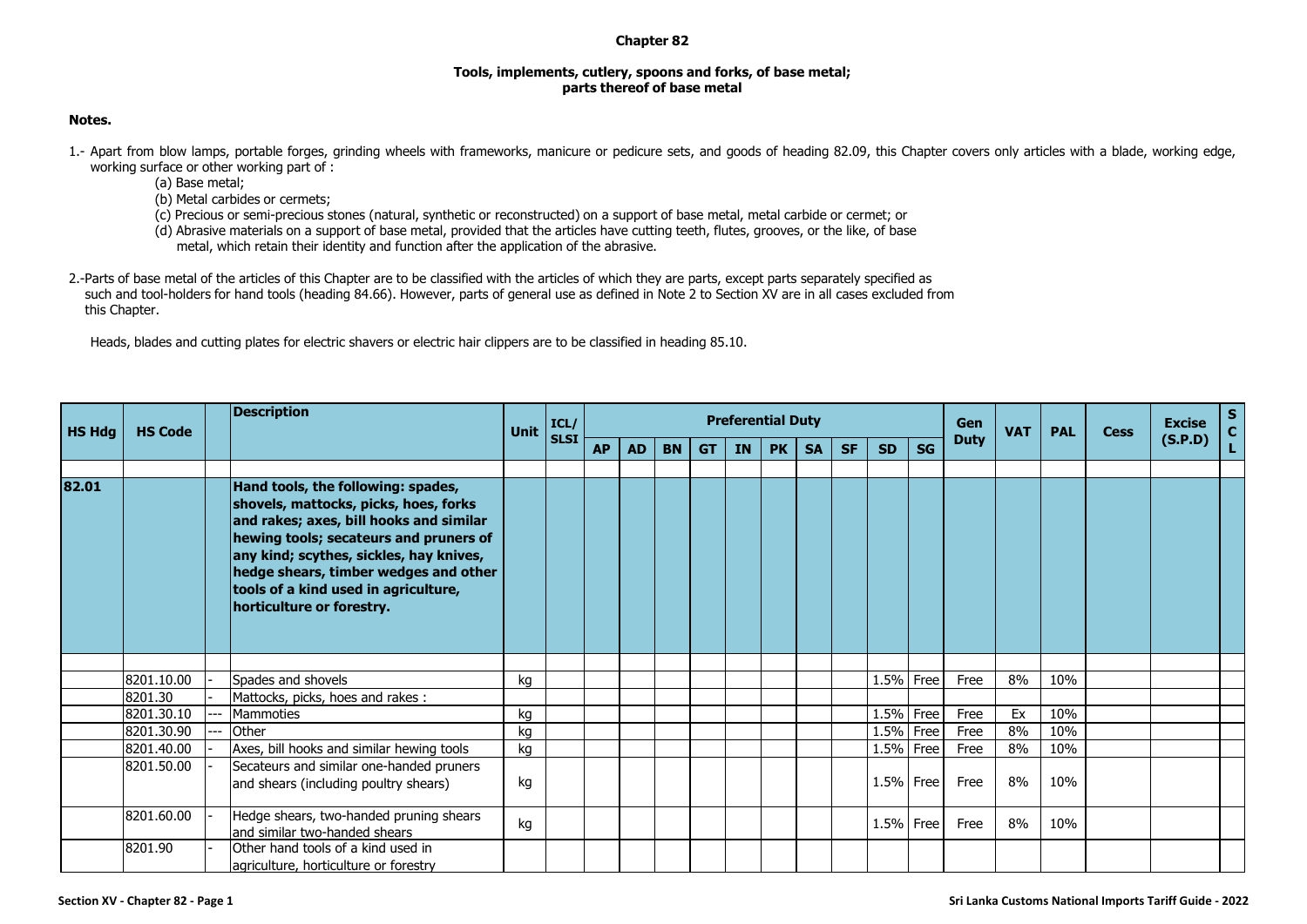|               |                |  | <b>Description</b>                                                                                                                                                             | <b>Unit</b> | ICL/        |           |           |           |           | <b>Preferential Duty</b> |             |           | Gen       |                | <b>PAL</b> |      | <b>Excise</b><br>(S.P.D) | S           |            |             |                    |
|---------------|----------------|--|--------------------------------------------------------------------------------------------------------------------------------------------------------------------------------|-------------|-------------|-----------|-----------|-----------|-----------|--------------------------|-------------|-----------|-----------|----------------|------------|------|--------------------------|-------------|------------|-------------|--------------------|
| <b>HS Hdg</b> | <b>HS Code</b> |  |                                                                                                                                                                                |             | <b>SLSI</b> | <b>AP</b> | <b>AD</b> | <b>BN</b> | <b>GT</b> | <b>IN</b>                | <b>PK</b>   | <b>SA</b> | <b>SF</b> | <b>SD</b>      |            | SG   |                          | <b>Duty</b> | <b>VAT</b> | <b>Cess</b> | $\mathbf{C}$<br>L. |
|               |                |  |                                                                                                                                                                                |             |             |           |           |           |           |                          |             |           |           |                |            |      |                          |             |            |             |                    |
|               | 8201.90.10     |  | Forks                                                                                                                                                                          | kg          |             |           |           |           |           |                          |             |           |           | 1.5%           | Free       | Free | Ex                       | 10%         |            |             |                    |
|               | 8201.90.90     |  | Other                                                                                                                                                                          | kg          |             |           |           |           |           |                          |             |           |           | 1.5%           | Free       | Free | 8%                       | 10%         |            |             |                    |
|               |                |  |                                                                                                                                                                                |             |             |           |           |           |           |                          |             |           |           |                |            |      |                          |             |            |             |                    |
| 82.02         |                |  | Hand saws; blades for saws of all kinds<br>(including slitting, slotting or toothless<br>saw blades).                                                                          |             |             |           |           |           |           |                          |             |           |           |                |            |      |                          |             |            |             |                    |
|               | 8202.10.00     |  | Hand saws                                                                                                                                                                      | kg          |             |           |           |           |           | Free                     | Free        |           | Free      | Free           | Free       | Free | 8%                       | 10%         |            |             |                    |
|               | 8202.20.00     |  | Band saw blades                                                                                                                                                                | kg          |             |           |           |           |           | Free                     | Free        |           | Free      | Free           | Free       | Free | 8%                       | 10%         |            |             |                    |
|               |                |  | Circular saw blades (including slitting or<br>slotting saw blades) :                                                                                                           |             |             |           |           |           |           |                          |             |           |           |                |            |      |                          |             |            |             |                    |
|               | 8202.31.00     |  | With working part of steel                                                                                                                                                     | kg          |             |           |           |           |           | Free                     | Free        |           | Free      | Free           | Free       | Free | 8%                       | 10%         |            |             |                    |
|               | 8202.39.00     |  | Other, including parts                                                                                                                                                         | kg          |             | Free      |           |           |           | Free                     | Free        |           | Free      | Free           | Free       | Free | 8%                       | 10%         |            |             |                    |
|               | 8202.40.00     |  | Chain saw blades                                                                                                                                                               | kg          |             |           |           |           |           | Free                     | Free        |           | Free      | Free           | Free       | Free | 8%                       | 10%         |            |             |                    |
|               |                |  | Other saw blades:                                                                                                                                                              |             |             |           |           |           |           |                          |             |           |           |                |            |      |                          |             |            |             |                    |
|               | 8202.91.00     |  | Straight saw blades, for working metal                                                                                                                                         | kg          |             |           |           |           |           | Free                     | Free        |           | Free      | Free           | Free       | Free | 8%                       | 10%         |            |             |                    |
|               | 8202.99.00     |  | Other                                                                                                                                                                          | kg          |             |           |           |           |           | Free                     | Free        |           | Free      | Free           | Free       | Free | 8%                       | 10%         |            |             |                    |
| 82.03         |                |  | Files, rasps, pliers (including cutting<br>pliers), pincers, tweezers, metal cutting<br>shears, pipe-cutters, bolt croppers,<br>perforating punches and similar hand<br>tools. |             |             |           |           |           |           |                          |             |           |           |                |            |      |                          |             |            |             |                    |
|               | 8203.10.00     |  | Files, rasps and similar tools                                                                                                                                                 | kg          |             |           |           |           |           | Free                     | Free        |           | Free      | Free           | Free       | Free | 8%                       | Ex          |            |             |                    |
|               | 8203.20.00     |  | Pliers (including cutting pliers), pincers,<br>tweezers and similar tools                                                                                                      | kg          |             |           |           |           |           | Free                     | Free        |           | Free      | Free           | Free       | Free | 8%                       | Ex          |            |             |                    |
|               | 8203.30.00     |  | Metal cutting shears and similar tools                                                                                                                                         | kg          |             |           |           |           |           | Free                     | Free        |           | Free      | Free           | Free       | Free | 8%                       | Ex          |            |             |                    |
|               | 8203.40.00     |  | Pipe-cutters, bolt croppers, perforating<br>punches and similar tools                                                                                                          | kg          |             |           |           |           |           |                          | Free   Free |           |           | Free   Free    | Free       | Free | 8%                       | 10%         |            |             |                    |
| 82.04         |                |  | Hand-operated spanners and wrenches<br>(including torque meter wrenches but<br>not including tap wrenches);<br>interchangeable spanner sockets, with<br>or without handles.    |             |             |           |           |           |           |                          |             |           |           |                |            |      |                          |             |            |             |                    |
|               |                |  |                                                                                                                                                                                |             |             |           |           |           |           |                          |             |           |           |                |            |      |                          |             |            |             |                    |
|               |                |  | Hand-operated spanners and wrenches :                                                                                                                                          |             |             |           |           |           |           |                          |             |           |           |                |            |      |                          |             |            |             |                    |
|               | 8204.11.00     |  | Non-adjustable                                                                                                                                                                 | kg          |             |           |           |           |           |                          | Free Free   |           |           | Free Free Free |            | Free | 8%                       | 10%         |            |             |                    |
|               | 8204.12.00     |  | Adjustable                                                                                                                                                                     | kg          |             |           |           |           |           |                          | Free Free   |           |           | Free Free Free |            | Free | 8%                       | 10%         |            |             |                    |
|               | 8204.20.00     |  | Interchangeable spanner sockets, with or<br>without handles                                                                                                                    | kg          |             |           |           |           |           |                          | Free   Free |           |           | Free Free Free |            | Free | 8%                       | 10%         |            |             |                    |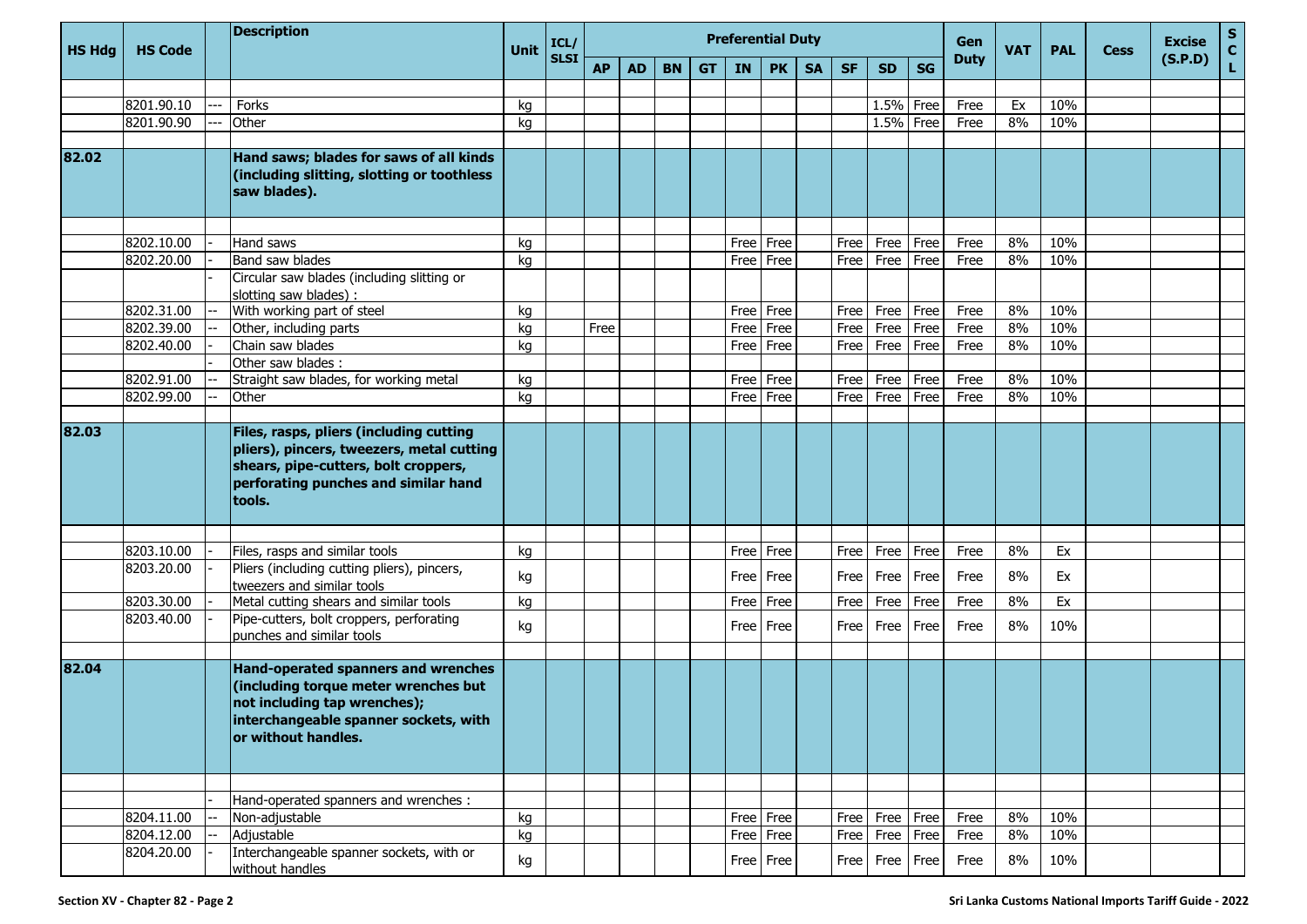| HS Hdg | <b>HS Code</b> | <b>Description</b>                                                                                                                                                                                                                                                                                                                             | <b>Unit</b> | ICL/        |           |           |           |           | <b>Preferential Duty</b> |             |           | Gen       | <b>VAT</b>         | <b>PAL</b> | <b>Cess</b> | <b>Excise</b> | ${\sf s}$<br>$\mathbf{C}$ |  |         |    |
|--------|----------------|------------------------------------------------------------------------------------------------------------------------------------------------------------------------------------------------------------------------------------------------------------------------------------------------------------------------------------------------|-------------|-------------|-----------|-----------|-----------|-----------|--------------------------|-------------|-----------|-----------|--------------------|------------|-------------|---------------|---------------------------|--|---------|----|
|        |                |                                                                                                                                                                                                                                                                                                                                                |             | <b>SLSI</b> | <b>AP</b> | <b>AD</b> | <b>BN</b> | <b>GT</b> | IN                       | <b>PK</b>   | <b>SA</b> | <b>SF</b> | <b>SD</b>          | <b>SG</b>  | <b>Duty</b> |               |                           |  | (S.P.D) | Ĺ. |
| 82.05  |                | Hand tools (including glaziers'<br>diamonds), not elsewhere specified or<br>included; blow lamps; vices, clamps and<br>the like, other than accessories for and<br>parts of, machine-tools or water-jet<br>cutting machines; anvils; portable<br>forges; hand or pedal-operated grinding<br>wheels with frameworks.                            |             |             |           |           |           |           |                          |             |           |           |                    |            |             |               |                           |  |         |    |
|        |                |                                                                                                                                                                                                                                                                                                                                                |             |             |           |           |           |           |                          |             |           |           |                    |            |             |               |                           |  |         |    |
|        | 8205.10.00     | Drilling, threading or tapping tools                                                                                                                                                                                                                                                                                                           | kq          |             |           |           |           |           | Free                     | Free        |           | Free      | Free               | Free       | Free        | 8%            | 10%                       |  |         |    |
|        | 8205.20.00     | Hammers and sledge hammers                                                                                                                                                                                                                                                                                                                     | kg          |             |           |           |           |           | Free                     | Free        |           | Free      | Free               | Free       | Free        | 8%            | 10%                       |  |         |    |
|        | 8205.30.00     | Planes, chisels, gouges and similar cutting<br>tools for working wood                                                                                                                                                                                                                                                                          | kg          |             |           |           |           |           | Free                     | Free        |           | Free      | Free               | Free       | Free        | 8%            | 10%                       |  |         |    |
|        | 8205.40.00     | Screwdrivers                                                                                                                                                                                                                                                                                                                                   | kg          |             |           |           |           |           | Free                     | Free        |           | Free      | Free               | Free       | Free        | 8%            | 10%                       |  |         |    |
|        |                | Other hand tools (including glaziers'<br>diamonds):                                                                                                                                                                                                                                                                                            |             |             |           |           |           |           |                          |             |           |           |                    |            |             |               |                           |  |         |    |
|        | 8205.51.00     | Household tools                                                                                                                                                                                                                                                                                                                                | kg          |             |           |           |           |           | Free                     | Free        |           | Free      | Free               | Free       | Free        | 8%            | 10%                       |  |         |    |
|        | 8205.59.00     | Other                                                                                                                                                                                                                                                                                                                                          | kg          |             |           |           |           |           | Free                     | Free        |           | Free      | Free               | Free       | Free        | 8%            | 10%                       |  |         |    |
|        | 8205.60.00     | <b>Blow lamps</b>                                                                                                                                                                                                                                                                                                                              | kg          |             |           |           |           |           | Free                     | Free        |           | Free      | Free               | Free       | Free        | 8%            | 10%                       |  |         |    |
|        | 8205.70.00     | Vices, clamps and the like                                                                                                                                                                                                                                                                                                                     | kg          |             |           |           |           |           | Free                     | Free        |           | Free      | Free               | Free       | Free        | 8%            | 10%                       |  |         |    |
|        | 8205.90.00     | Other, including sets of articles of two or<br>more of subheadings of this heading                                                                                                                                                                                                                                                             | kg          |             |           |           |           |           | Free                     | Free        |           | Free      | Free               | Free       | Free        | 8%            | 10%                       |  |         |    |
| 82.06  | 8206.00.00     | Tools of two or more of the headings<br>82.02 to 82.05, put up in sets for retail<br>sale.                                                                                                                                                                                                                                                     | kg          |             |           |           |           |           |                          | Free   Free |           | Free      | Free   Free        |            | Free        | 8%            | 10%                       |  |         |    |
|        |                |                                                                                                                                                                                                                                                                                                                                                |             |             |           |           |           |           |                          |             |           |           |                    |            |             |               |                           |  |         |    |
| 82.07  |                | Interchangeable tools for hand tools,<br>whether or not power-operated, or for<br>machine-tools (for example, for<br>pressing, stamping, punching, tapping,<br>threading, drilling, boring, broaching,<br>milling, turning or screw driving),<br>including dies for drawing or extruding<br>metal, and rock drilling or earth boring<br>tools. |             |             |           |           |           |           |                          |             |           |           |                    |            |             |               |                           |  |         |    |
|        |                | Rock drilling or earth boring tools :                                                                                                                                                                                                                                                                                                          |             |             |           |           |           |           |                          |             |           |           |                    |            |             |               |                           |  |         |    |
|        | 8207.13.00     | With working part of cermets                                                                                                                                                                                                                                                                                                                   | kg          |             |           |           |           |           |                          | Free Free   |           |           | Free Free Free     |            | Free        | 8%            | 10%                       |  |         |    |
|        | 8207.19.00     | Other, including parts                                                                                                                                                                                                                                                                                                                         | kg          |             |           |           |           |           | Free                     | Free        |           |           | Free Free Free     |            | Free        | 8%            | 10%                       |  |         |    |
|        | 8207.20.00     | Dies for drawing or extruding metal                                                                                                                                                                                                                                                                                                            | kg          |             |           |           |           |           |                          | Free   Free |           |           | Free   Free   Free |            | Free        | 8%            | 10%                       |  |         |    |
|        | 8207.30.00     | Tools for pressing, stamping or punching                                                                                                                                                                                                                                                                                                       | kg          |             |           |           |           |           |                          | Free   Free |           |           | Free Free Free     |            | Free        | 8%            | 10%                       |  |         |    |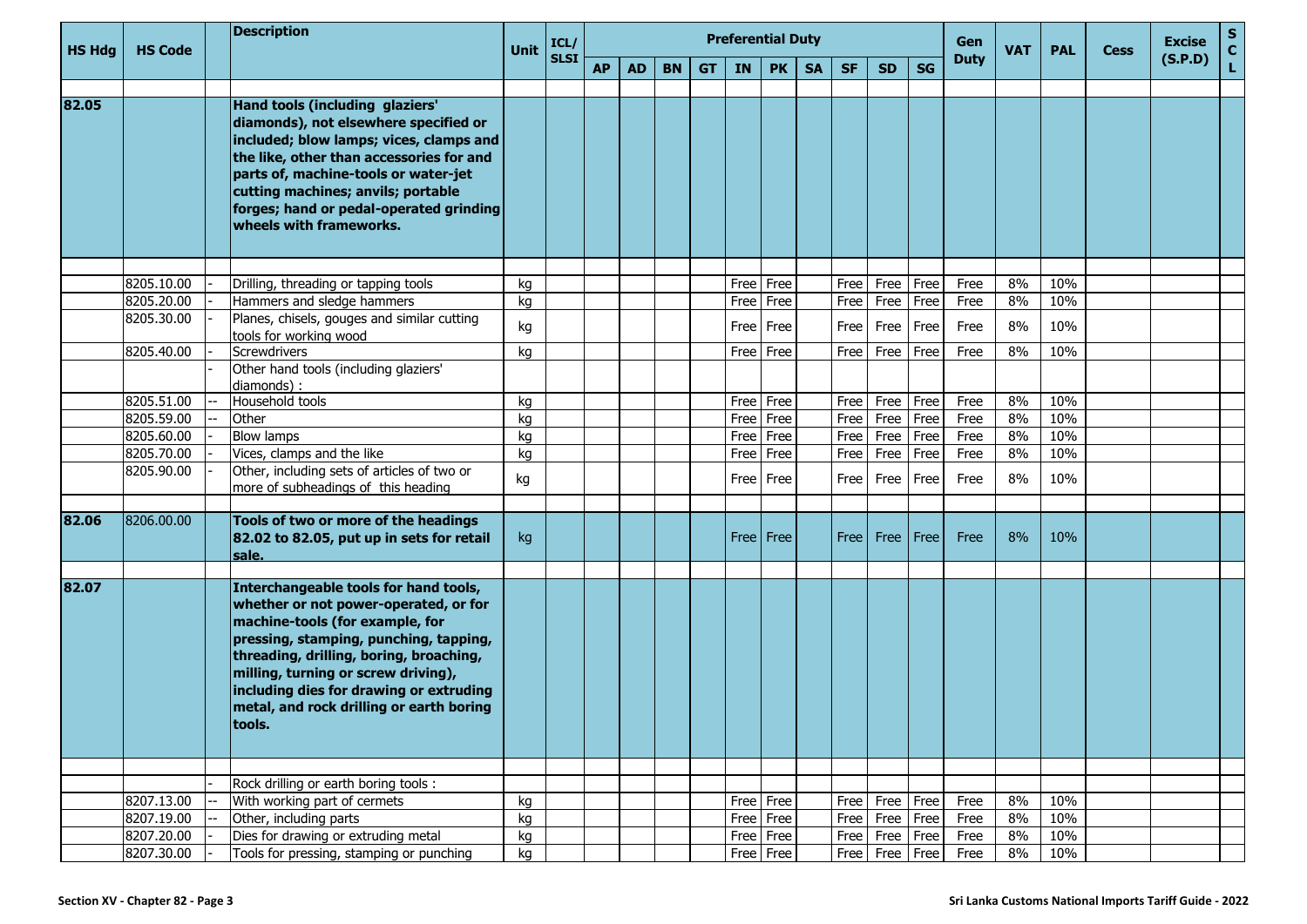| <b>HS Hdg</b> | <b>HS Code</b> | <b>Description</b>                                                                                                                               | Unit         | <b>Preferential Duty</b><br>ICL/ |           |           |           |           |             |           |           |           |             |           | Gen         | <b>VAT</b> | <b>PAL</b> | <b>Cess</b> | <b>Excise</b> | $\mathbf{s}$<br>$\mathbf{C}$ |
|---------------|----------------|--------------------------------------------------------------------------------------------------------------------------------------------------|--------------|----------------------------------|-----------|-----------|-----------|-----------|-------------|-----------|-----------|-----------|-------------|-----------|-------------|------------|------------|-------------|---------------|------------------------------|
|               |                |                                                                                                                                                  |              | <b>SLSI</b>                      | <b>AP</b> | <b>AD</b> | <b>BN</b> | <b>GT</b> | <b>IN</b>   | <b>PK</b> | <b>SA</b> | <b>SF</b> | <b>SD</b>   | <b>SG</b> | <b>Duty</b> |            |            |             | (S.P.D)       | Ĺ.                           |
|               |                |                                                                                                                                                  |              |                                  |           |           |           |           |             |           |           |           |             |           |             |            |            |             |               |                              |
|               | 8207.40.00     | Tools for tapping or threading                                                                                                                   | kg           |                                  |           |           |           |           | Free        | Free      |           | Free      | Free        | Free      | Free        | 8%         | 10%        |             |               |                              |
|               | 8207.50.00     | Tools for drilling, other than for rock drilling                                                                                                 | kg           |                                  |           |           |           |           | Free        | Free      |           | Free      | Free        | Free      | Free        | 8%         | 10%        |             |               |                              |
|               | 8207.60.00     | Tools for boring or broaching                                                                                                                    | kg           |                                  |           |           |           |           | Free        | Free      |           | Free      | Free        | Free      | Free        | 8%         | 10%        |             |               |                              |
|               | 8207.70.00     | Tools for milling                                                                                                                                | kg           |                                  |           |           |           |           | Free        | Free      |           | Free      | Free        | Free      | Free        | 8%         | 10%        |             |               |                              |
|               | 8207.80.00     | Tools for turning                                                                                                                                | kg           |                                  |           |           |           |           | Free        | Free      |           | Free      | Free        | Free      | Free        | 8%         | 10%        |             |               |                              |
|               | 8207.90.00     | Other interchangeable tools                                                                                                                      | kg           |                                  |           |           |           |           | Free        | Free      |           | Free      | Free        | Free      | Free        | 8%         | 10%        |             |               |                              |
| 82.08         |                | Knives and cutting blades, for machines<br>or for mechanical appliances.                                                                         |              |                                  |           |           |           |           |             |           |           |           |             |           |             |            |            |             |               |                              |
|               | 8208.10.00     | For metal working                                                                                                                                | kg           |                                  |           |           |           |           | Free        | Free      |           | Free      | Free        | Free      | Free        | 8%         | 10%        |             |               |                              |
|               | 8208.20.00     | For wood working                                                                                                                                 | kg           |                                  |           |           |           |           | Free        | Free      |           | Free      | Free        | Free      | Free        | 8%         | 10%        |             |               |                              |
|               | 8208.30.00     | For kitchen appliances or for machines used<br>by the food industry                                                                              | kg           |                                  |           |           |           |           | Free        | Free      |           | Free      | Free        | Free      | Free        | 8%         | 10%        |             |               |                              |
|               | 8208.40.00     | For agricultural, horticultural or forestry<br>machines                                                                                          | kg           |                                  |           |           |           |           | Free        | Free      |           | Free      | Free        | Free      | Free        | 8%         | 10%        |             |               |                              |
|               | 8208.90.00     | Other                                                                                                                                            | kg           |                                  |           |           |           |           | Free        | Free      |           | Free      | Free        | Free      | Free        | 8%         | 10%        |             |               |                              |
|               |                |                                                                                                                                                  |              |                                  |           |           |           |           |             |           |           |           |             |           |             |            |            |             |               |                              |
| 82.09         | 8209.00.00     | Plates, sticks, tips and the like for tools,<br>un-mounted, of cermets.                                                                          | kg           |                                  |           |           |           |           | <b>Free</b> | Free      |           | Free      | Free   Free |           | Free        | 8%         | 10%        |             |               |                              |
| 82.10         | 8210.00.00     | Hand-operated mechanical appliances,<br>weighing 10 kg or less, used in the<br>preparation, conditioning or serving of<br>food or drink.         | kg           |                                  |           |           |           |           |             |           |           |           |             |           | 15%         | 8%         | 10%        |             |               |                              |
| 82.11         |                | Knives with cutting blades, serrated or<br>not (including pruning knives), other<br>than knives of heading 82.08, and<br>blades therefor $(+)$ . |              |                                  |           |           |           |           |             |           |           |           |             |           |             |            |            |             |               |                              |
|               |                |                                                                                                                                                  |              |                                  |           |           |           |           |             |           |           |           |             |           |             |            |            |             |               |                              |
|               | 8211.10.00     | Sets of assorted articles                                                                                                                        | u            |                                  |           |           |           |           |             | Free      |           | Free      | Free Free   |           | Free        | 8%         | 10%        |             |               |                              |
|               |                | Other:                                                                                                                                           |              |                                  |           |           |           |           |             |           |           |           |             |           |             |            |            |             |               |                              |
|               | 8211.91.00     | Table knives having fixed blades                                                                                                                 | $\mathsf{u}$ |                                  |           |           |           |           |             | Free      |           |           | 4.5%        |           | 15%         | 8%         | 10%        |             |               |                              |
|               | 8211.92.00     | Other knives having fixed blades                                                                                                                 | $\mathsf{u}$ |                                  |           |           |           |           |             |           |           |           |             |           | 15%         | 8%         | 10%        |             |               |                              |
|               | 8211.93.00     | Knives having other than fixed blades                                                                                                            | $\mathsf{u}$ |                                  |           |           |           |           |             | Free      |           |           | 4.5%        |           | 15%         | 8%         | 10%        |             |               |                              |
|               | 8211.94.00     | <b>Blades</b>                                                                                                                                    | kg           |                                  |           |           |           |           |             | Free      |           |           | 4.5%        |           | 15%         | 8%         | 10%        |             |               |                              |
|               | 8211.95.00     | Handles of base metal                                                                                                                            | kg           |                                  |           |           |           |           |             |           |           |           |             |           | 15%         | 8%         | 10%        |             |               |                              |
|               |                |                                                                                                                                                  |              |                                  |           |           |           |           |             |           |           |           |             |           |             |            |            |             |               |                              |